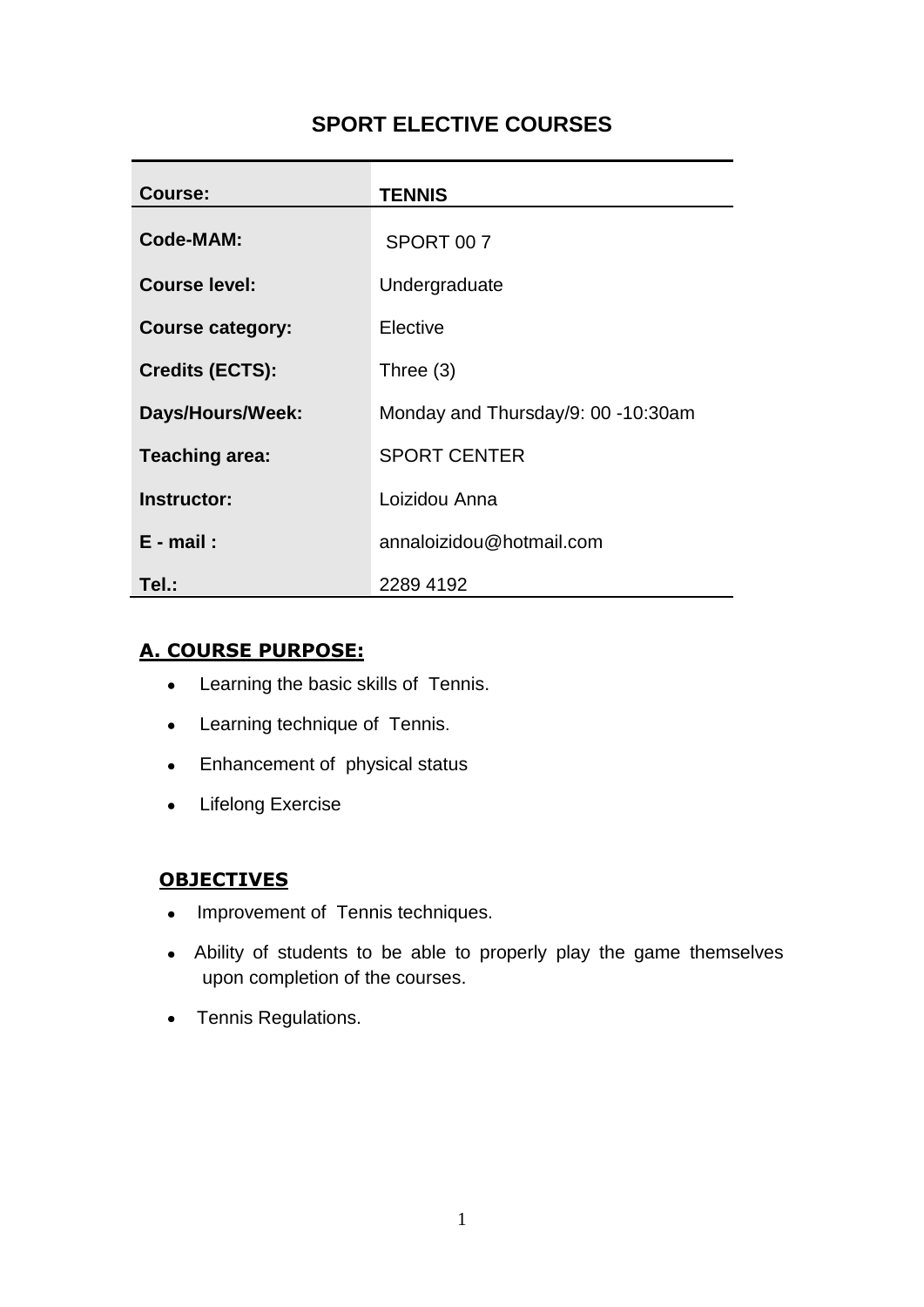# **Lesson Topics**

| <b>WEEKS</b>                                                  | <b>ISSUES</b>                                                                                              |
|---------------------------------------------------------------|------------------------------------------------------------------------------------------------------------|
| $\mathbf{1}$                                                  | Introduction to tennis lesson. Brief historical reference and<br>rules of the sport.                       |
|                                                               | Technical - how to grip the racket. Ready position.<br>Familiarization exercises with the ball and racket. |
| 2                                                             | Technical analysis and methodical teaching of forehand drive.                                              |
| Technical analysis and methodical teaching of backhand drive. |                                                                                                            |
|                                                               | Ready position of the player. Using the ability of footwork in the                                         |
| 3                                                             | tennis court.                                                                                              |
|                                                               | Technical analysis and methodical teaching of basic ground                                                 |
|                                                               | strokes and forehand-backhand drive.                                                                       |
|                                                               | Technical analysis and methodical teaching of flat serves.                                                 |
| $\overline{4}$                                                | Technical analysis and methodical teaching of smash.                                                       |
|                                                               | Practice Training of forehand drive, backhand drive, serves<br>and smash.                                  |
|                                                               | Technical analysis and methodical teaching of forehand and                                                 |
| 5                                                             | backhand volley.                                                                                           |
|                                                               | Technical analysis and methodical teaching of forehand and                                                 |
|                                                               | backhand top spin.                                                                                         |
| 6                                                             | Technical analysis and methodical teaching of forehand and<br>backhand slice.                              |
|                                                               | Technical analysis and methodical teaching of forehand and<br>backhand lop.                                |
| Practice training of forehand-backhand volley- top spin and   |                                                                                                            |
| 7                                                             | slices.                                                                                                    |
|                                                               | Exercises-drills backhand, forehand-volley, smash and serve.                                               |
| 8                                                             | Practice of footwork.                                                                                      |
|                                                               | Practice of lop and smash.                                                                                 |
| 9                                                             | Practice of serve.                                                                                         |
|                                                               | Methodical Instruction returning the serves (return) for                                                   |
|                                                               | exercise. Serves and ground strokes.                                                                       |
| 10                                                            | Single game. Competition in a single game. Tactical-Strategy                                               |
|                                                               | game.                                                                                                      |
|                                                               | DVD presentation and analysis of single and double game.                                                   |
| 11                                                            | Practice of single game.                                                                                   |
|                                                               | Practice of double game.                                                                                   |
| 12                                                            | Practice of single and double game.                                                                        |
|                                                               | Championship of Single-game.                                                                               |
| 13                                                            | Championship of Double-game.                                                                               |
|                                                               | Summary of above program.                                                                                  |
|                                                               |                                                                                                            |